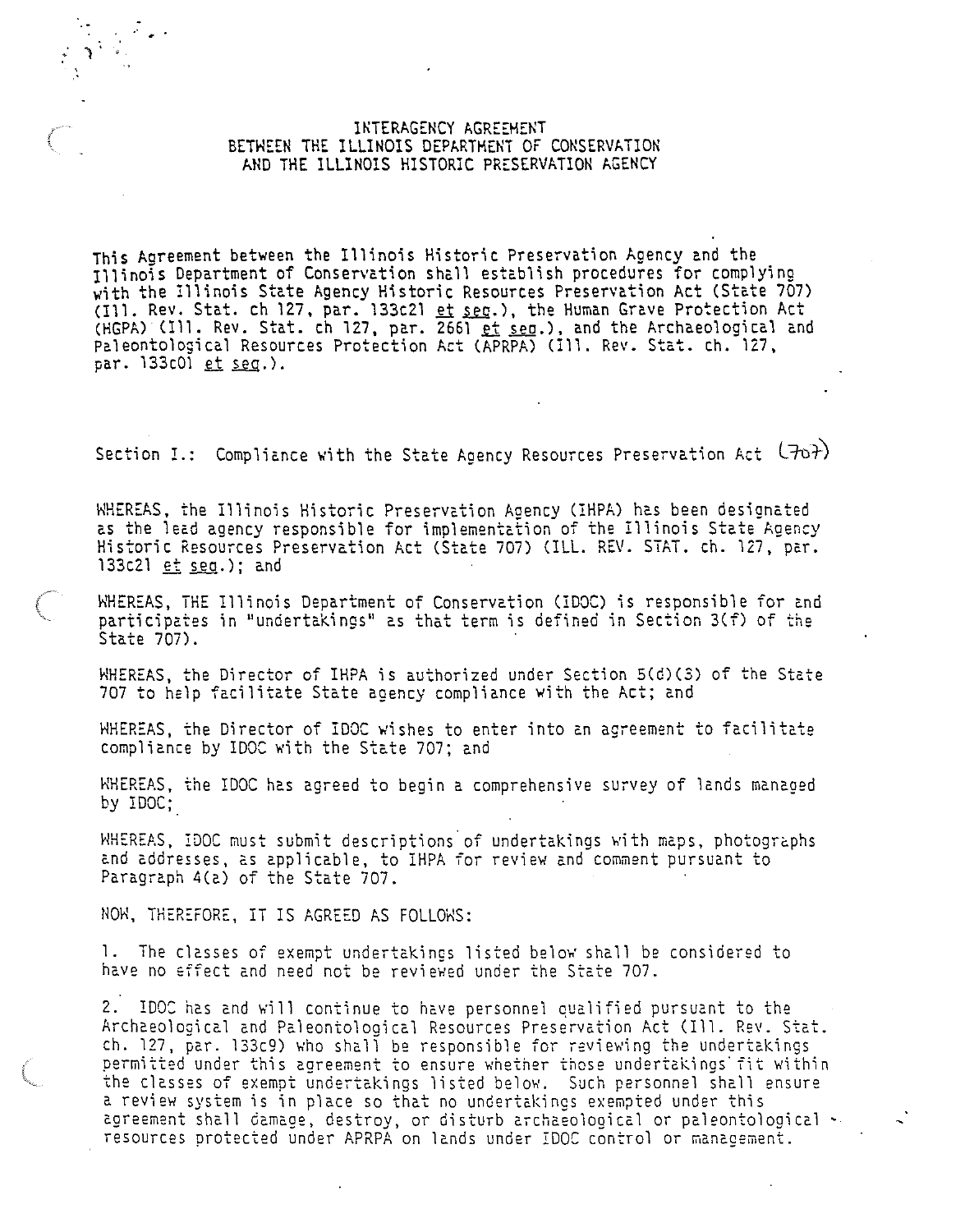IDOC will keep a record of such review in which the IDOC cultural resource coordinator made a determination that the undertaking was an exempted class of undertaking. This record shall be submitted to IHPA on a semi-annual basis. Such a record shall include project description with map and explanation of IDOC's determination that the project will have no effect and need not be reviewed under the State 707. This explanation shall include sufficient project description to justify its inclusion within a class of exempt undertaking.

4. It is understood that the attached classes of exempt undertakings shall not occur adjacent to or within previously known historic resources as defined by the State 707 including historic districts, historic sites, and archaeological resources.

5. It is understood that the attached classes of exempt undertakings shall not occur adjacent to or within any known human burial site or grave marker as defined pursuant to the Human Grave Protection Act (Ill. Rev. Stat. ch. 127, par. 2661 et seo.).

6. If during construction of any IDOC managed project, if any historic resources are discovered, IDOC agrees that construction activities that would affect the historic resource shall be discontinued until consultation with the IHPA pursuant to the State 707 is completed. IDOC shall establish an internal -ystem of notification between land manaoers and the cultural resource .oordinator to ensure prompt notification of discovery of historic resources. Notification to IHPA shall be within 72 hours of discovery and shall be the responsibility of the IDOC cultural resources coordinator.

7. If during construction of any Captial Development Board managed project, conducting the construction activities of their responsibility to report the discovery to the COB project manager. IDOC shall also notify IHPA of this discovery within 72 hours.

8. Appendix A (attached) is a list of IDOC managed properties considered to be archaeologically sensitive and therefore, shall be treated in accordance with procedures pursuant to Section 4(a) of the State 707 when undertakings are proposed within these areas. These properties shall be the focus of comprehensive surveys conducted by IDOC to identify and evaluate historic. properties as stipulated in Section IV. of this Agreement.

9. Appendix B, attached, is a list of the remaining properties managed by IDOC. Hithin twelve (12) months from the date of signing of this Agreement, IDOC shall provide to IHPA maps defining archaeologically sensitive areas within these properties.

10. As lands are acquired by IDOC, IHPA and !DOC will determine through consultation whether these properties will be amended to Appendix A or ~ppendi X B.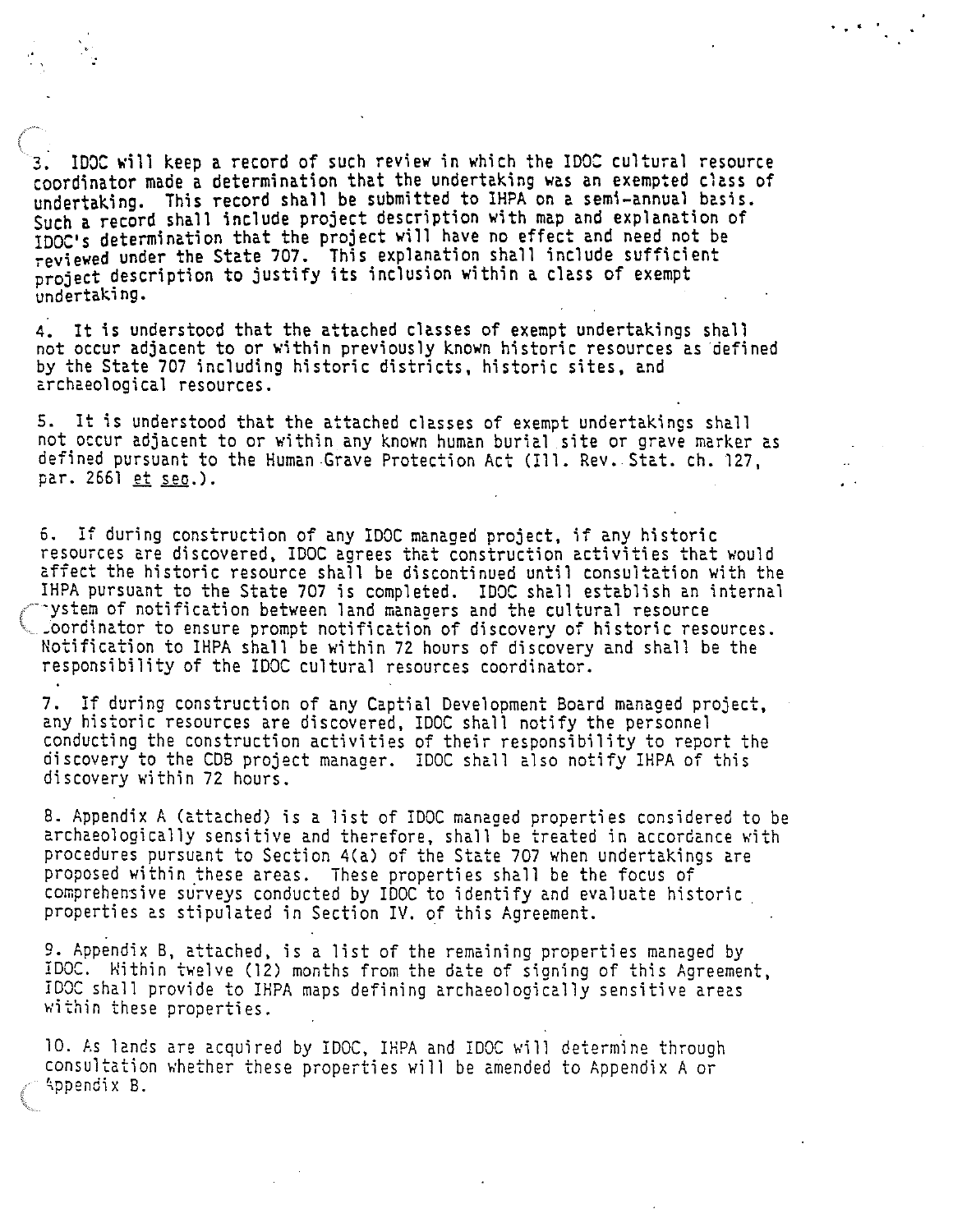Section II. Compliance **with** the Archaeological and Paleontological Resources Protection Act

 $\bullet$  +  $\bullet$  +  $\bullet$ 

WHEREAS, the Illinois Historic Preservation Agency (IHPA) has been designated to implement the Archaeological and Paleontological Resources Protection Act (APRPA) (ILL. REV. STAT. ch. 127, par. 133c.01 et seq.); and

WHEREAS, the IHPA is authorized to issue permits for the exploration or excavation of archaeological and paleontological resources located on State of Illinois owned lands managed by the Illinois Department of Conservation under Section 6 (a) of the APRPA; and

WHEREAS, the Director of the Illinois Department of Conservation wishes to enter into an agreement to facilitate compliance by IDOC with APRPA;

NOH, THEREFORE, IT IS AGREED AS FOLLOWS:

1. This Agreement shall be a general permit to conduct archaeological and IDOC in lieu of the issuance of individual permits when the project is being<br>reviewed by the IHPA pursuant to the State Agency Historic Resources Preservation Act.

2. This Agreement in no way negates the responsiblity of the IDOC to comply with the State Agency Historic Resources Preservation Act (ILL. REV. STAT. ch. 127, par. 133c21 et seq.), the Human Grave Protection Act (ILL. REV. STAT. ch. 127, par. 2661  $et$   $seq.$ ), the non-permit aspects of APRPA, and any or all applicable historic resource protection laws.

3. IDOC has and will continue to have personnel qualified to ensure implementation of the APRPA pursuant to Section 9 of the APRPA.

Section III. Compliance with the Human Grave Protection Act

WHEREAS, the Illinois Historic Preservation Agency (IHPA) has been designated to implement the Human Grave Protection Act (HGPA) (Ill. Rev. Stat. ch. 127, par. 2661 et seq.); and

WHEREAS, the IHPA is authorized to issue permits for the exploration or excavation of human graves and grave markers located on lands managed by the Illinois Department of Conservation under Section IV of the HGPA; and

WHEREAS, the Director of the Illinois Department of Conservation wishes to enter into an agreement to facilitate compliance by IDOC with the HGPA;

NOW, THEREFORE, IT IS AGREED AS FOLLOWS:

1. The IDOC shall provide an inventory of all known human burial sites located on lands managed by the IDOC with completed Illinois Burial Site Inventory Forms in conjunction with the IDOC Lands archaeological surveys mandated pursuant to Section IV of this Agreement.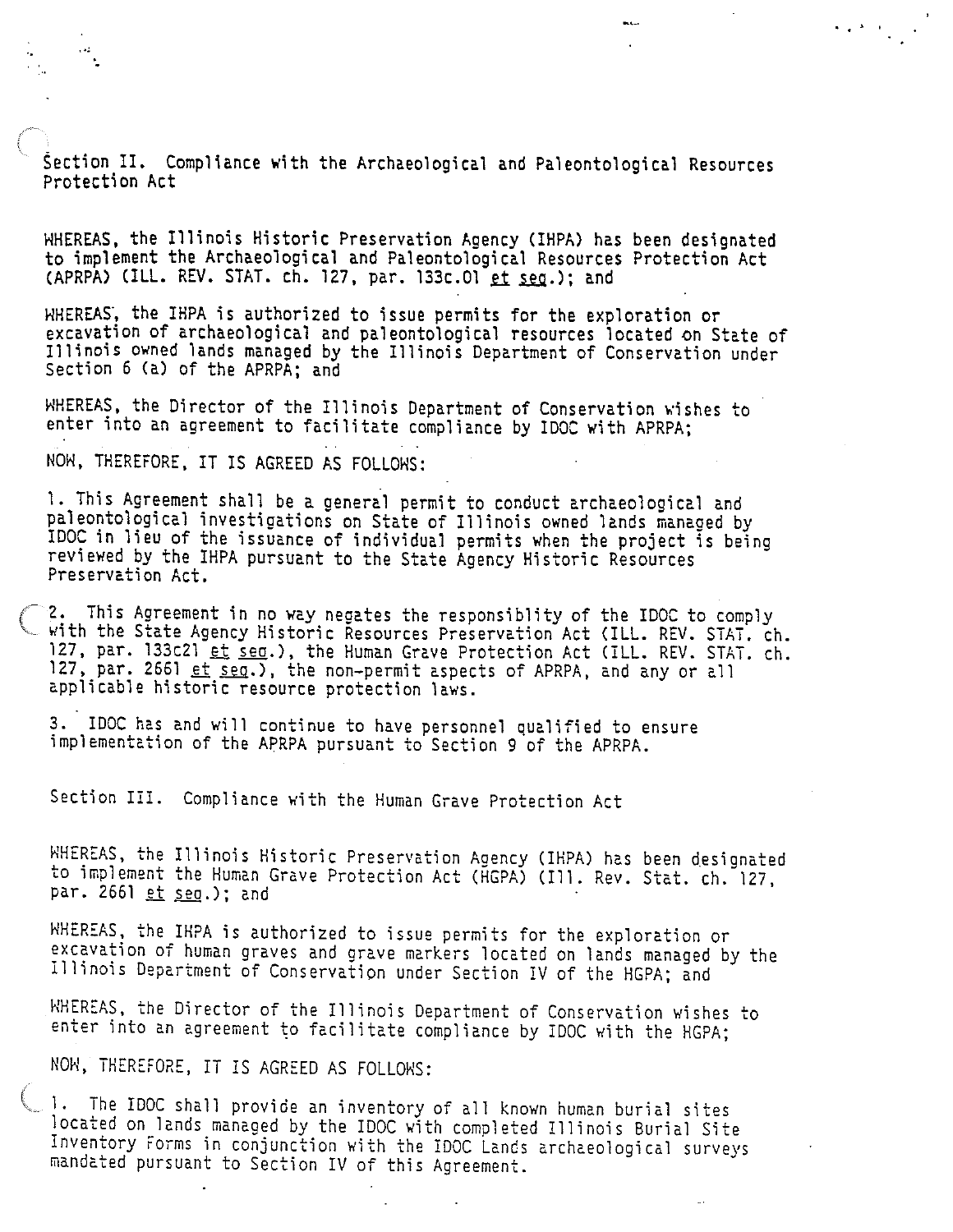2. IDOC shall complete Illinois Burial Site Inventory forms for all known prehistoric and historic burial areas within lands managed by IDOC in a timely manner through consultation with the lHPA.

3. This Agreement shall be a general permit to conduct archaeological<br>investigations on human burial sites on property managed by IDOC in lieu of the issuance of individual permits when the project is being reviewed by the IHPA pursuant to the State Agency Historic Resources Preservation Act. This is no way exempts IOOC from compliance with non-permit aspects of the HGPA.

4. The !DOC shall notify the lHPA as required pursuant to the Human Grave Protection Act of any vandalism, looting and desecration of human burial sites and grave markers occurring on IDOC lands.

5. The IDOC shall consult with IHPA concerning land management issues which are or will affect a human burial site or grave marker. If necessary, the IDOC shall submit information sufficient to receive a permit to resolve the land management issues.

Section IV: Comprehensive Surveys of IDOC Properties

WHEREAS, the IDOC is charged with administering the historic resources under their control by Section 1 of the State Agency Historic Resources Preservation Act (111. Rev. Stat. ch. 127, par. 133c21);

NOW, THEREFORE, IT IS AGREED AS FOLLOWS:

**Section** 

1. Each state fiscal year IDOC will conduct comprehensive archaeological reconnaissance surveys and National Register evaluations of lands managed by them on a scheduled basis in consultation with the IHPA.

- a) Criteria for selecting IDOC lands to be comprehensively surveyed shall include, but not limited to,
	- 1) previously identified archaeological sites within properties which are eligible or potentially eligible for the National Register of Historic Places;
		- 2) property has a high potential for prehistoric and/or historic sites based on environmental considerations; and
		- 3) properties which have been planned for extensive development.
- bl Proposals to conduct comprehensive archaeological surveys shall be submitted to IHPA for review and comment.
- c) All work will be conducted according to the Illinois Historic Preservation Agency Phase I archaeological reconnaissance survey guidelines.
- d) Upon completion of the survey, a draft report will be submitted to the IHPA for review and comment.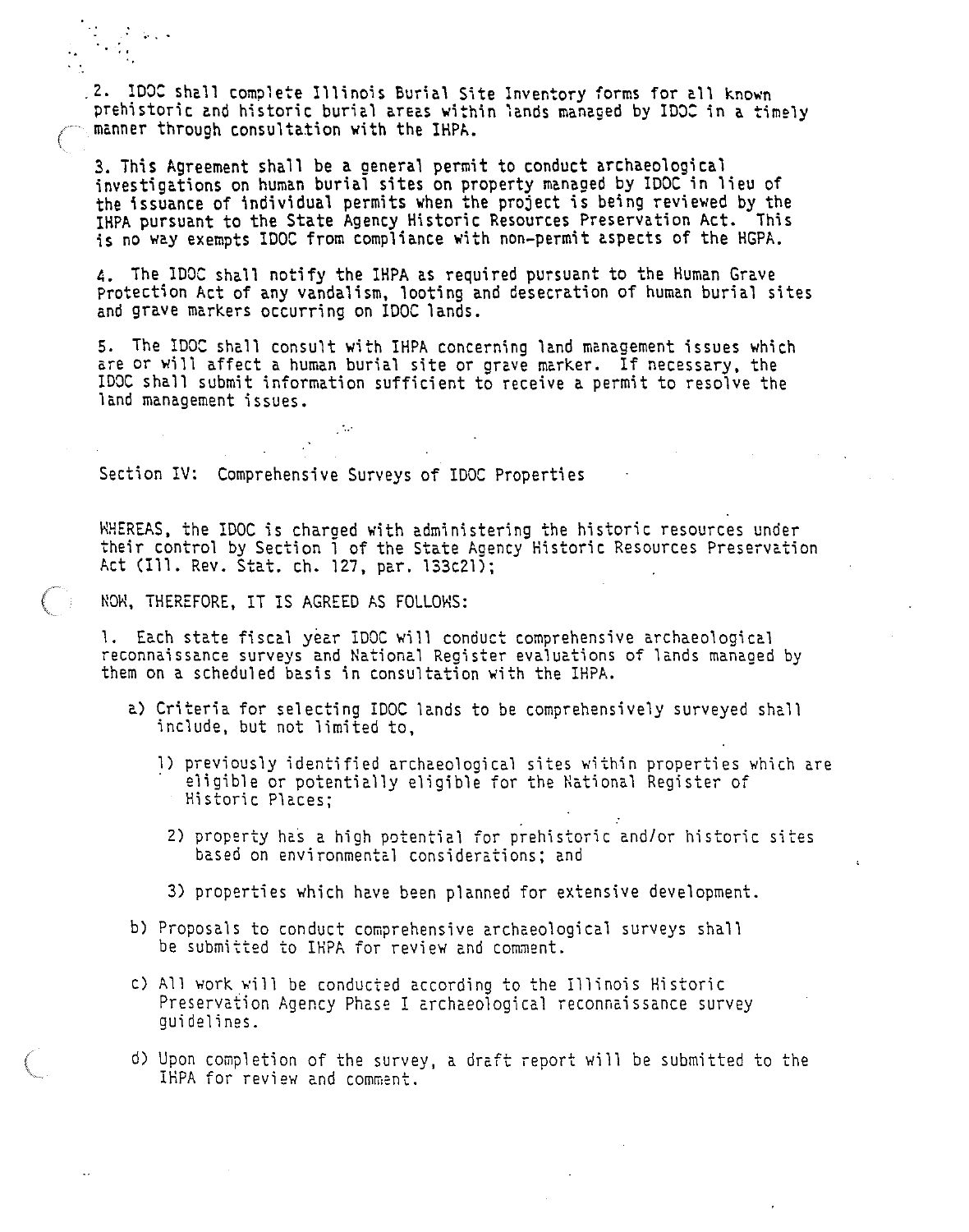- e) After taking into account IHPA's comments, IDOC shall submit a final report \lith maps, site forms and National register forms to IHPA.
- f) After submission and acceptance of final report, !DOC and IHPA shall consult on the eligibility or potential eligibility of identified sites. Those sites determined eligible for the National Register shall have National Register forms completed and submitted to IHPA.
- g) Hodification of Appendix A shall be made as the comprehensive surveys are conducted to determine areas of low archaeological potential within those properties surveyed. As these areas are identified, the classes of exempt undertakings considered to have no effect listed in Section I of this Agreement shall apply.

2. Within six (6) months of ratification of this agreement, !DOC will develop a plan for an architectural survey of buildings and structures under its<br>management, including establishment of a building and structures survey report format cotaininig the required information below. The first priority will be those buildings and structures scheduled for capital improvements in state fiscal year 1992. The second priority will be those buildings and structures scheduled for capital improvements in state fiscal years 1993-97.

The architectural survey shall include, at a minimum, the following information:

- 
- 

'•

 $\mathcal{Q}^{\pm}$ 

- a) good, current photographs of all facades of each building 40 years<br>old or older at the property<br>b) date of construction of each building;<br>c) dates and description of all previous structural modifications of each<br>buildin
- d) original and current use of each building; and
- e) any known historic or architectural significance associated with each
- $f$ ) project address with map locating structures

Completed survey reports will be submitted to IHPA for review. IHPA will determine the eligibility for listing on the National Register of Historic Places (NRHP) of all surveyed buildings and structures.

Undertakings on IDOC's buildings and structures considered eligible for listing on the NRHP will require project documentation submitted to IHPA for review to ensure compliance with the Secretary of Interior's Standards and Guidelines for the Rehabilitation of Historic Buildings. Undertakings on IDOC's buildings and structures considered ineligible for NRHP listing will be exempt from IHPA review and comment.

## Section V. General Provisions

This Agreement may be modified or amended in whole or in part by the mutual written consent of IHPA and IDOC. If any part of this AGREEMENT is found to be invalid by a court of competent jurisdiction or by subsequent action of the ;eneral Assembly, the remaining parts of this AGREEMENT shall remain in full force and effect.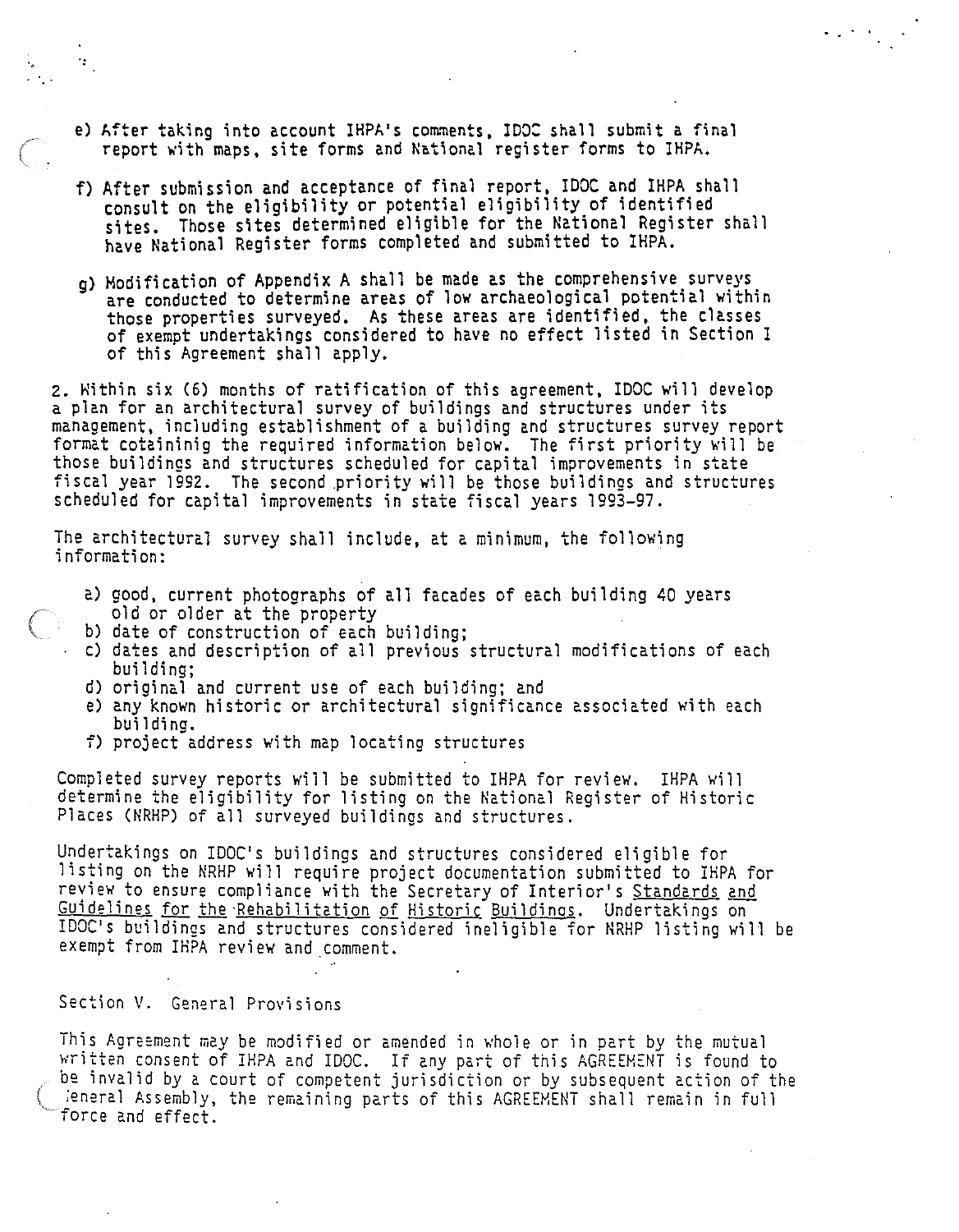If IDOC does not have personnel qualified pursuant to the Archaeological and Paleontological Resources Preservation Act (Ill. Rev. Stat. ch. 127, par.<br>133c9) to conduct the cultural resource compliance required by this Agreement, the Agreement shall be considered null and void.  $\frac{1}{2}$ .

. .

Mark Trech 1991  $43|q_1$ kanern Director, Illinois Historxc Preservation Agency Date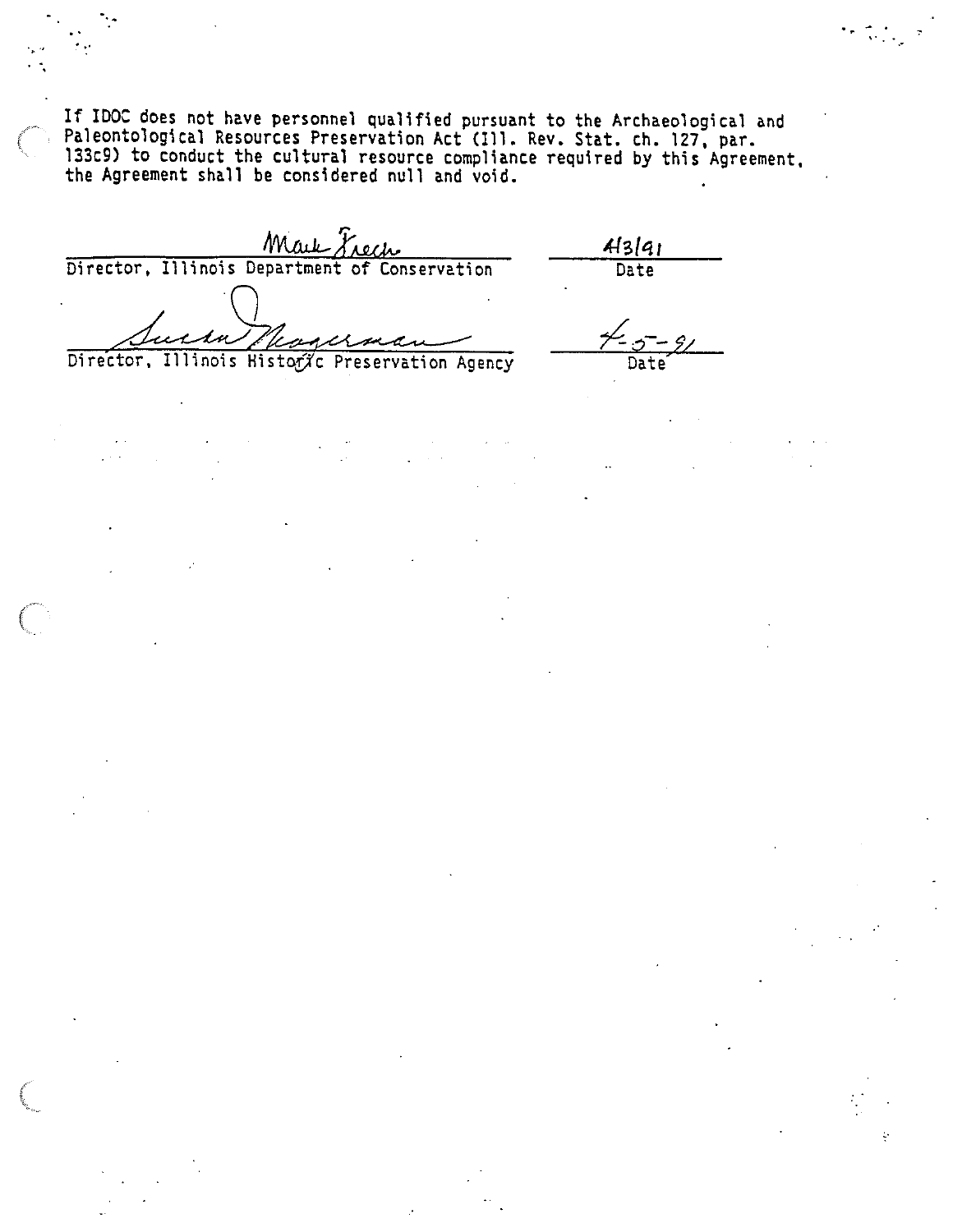#### Appendix A

# Archaeologically Sensitive Properties

- 1. Pere MarQuette State Park
- 2. Starved Rock State Park

ija.<br>S

 $\mathbf{r}$  '.

- 3. Pike County Conservation Area
- 4. Horseshoe Lake (Alexander County)
- 5. Horseshoe Lake (Madison County)
- 6. Giant City State Park